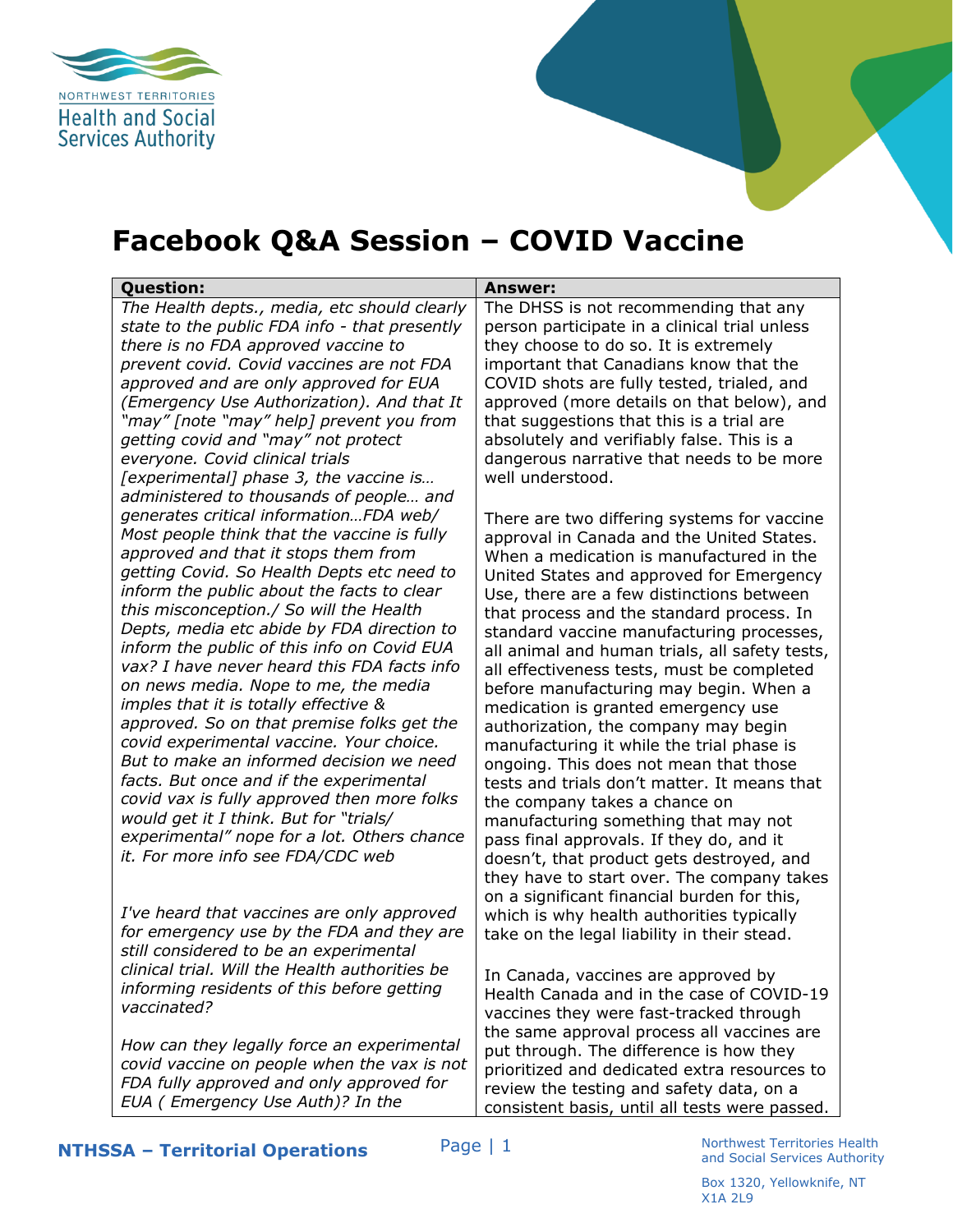

| approval process it is in phase 3 of trials or<br>testing on the population. Info from FDA<br>web. If it was a fully approved vax that is a<br>different story. But it is presently only in<br>the experimental trial testing on the<br>population stage | All the same standards for approval of other<br>vaccines were met - they just put more<br>resources in place to ensure this happened<br>quickly, basically an "all hands-on deck"<br>approach. It's not possible to do this<br>process for every new type of medication<br>due to limits on resources. Addressing the<br>pandemic is a priority and the quality of the<br>monitoring was up to Canada's normal<br>standards, and they were able to move<br>quickly through parts of the process that<br>would normally take longer.                                                                                                                                                                                                                                                                                                                                                |
|----------------------------------------------------------------------------------------------------------------------------------------------------------------------------------------------------------------------------------------------------------|------------------------------------------------------------------------------------------------------------------------------------------------------------------------------------------------------------------------------------------------------------------------------------------------------------------------------------------------------------------------------------------------------------------------------------------------------------------------------------------------------------------------------------------------------------------------------------------------------------------------------------------------------------------------------------------------------------------------------------------------------------------------------------------------------------------------------------------------------------------------------------|
| Are we going to have to get a COVID shot<br>every year, like the flu shot?                                                                                                                                                                               | Research is ongoing to determine how long<br>protection or immunity will last from the<br>first two doses of COVID-19 vaccines,<br>especially for those who are immune<br>compromised. At this time in Canada, a<br>booster dose is not recommended, but this<br>may change as we learn more about how<br>long the vaccine works to provide<br>protection in different populations and how<br>vaccines work against current and new<br>circulating variants of the COVID-19 virus.<br>Given the emergence of new variants of<br>concern, like the Delta variant, additional<br>doses of vaccine are may be necessary. The<br>National Advisory Committee on<br>Immunization continues to monitor the<br>evidence from studies in Canada and from<br>around the world and will update their<br>recommendations to provincial and<br>territorial immunization programs as<br>needed. |
| I am breastfeeding and have yet to receive<br>my vaccine. Is it safe for breastfeeding<br>mothers to get the vaccine? If there are<br>risks, what are they? I want to get my<br>vaccine but because I'm breastfeeding I'm<br>a bit skeptical             | Yes. NACI recommendations on the use of<br>COVID-19 vaccines for people who are<br>immunosuppressed, have an autoimmune<br>condition, or who are pregnant or<br>breastfeeding are now the same as the<br>recommendations for the general<br>population.<br>Evidence is available from real-world use<br>that COVID-19 vaccines, particularly mRNA<br>vaccines, are safe in these populations.<br>Individuals who are immunosuppressed<br>from disease or treatment may have a<br>reduced immune response to COVID-19                                                                                                                                                                                                                                                                                                                                                               |